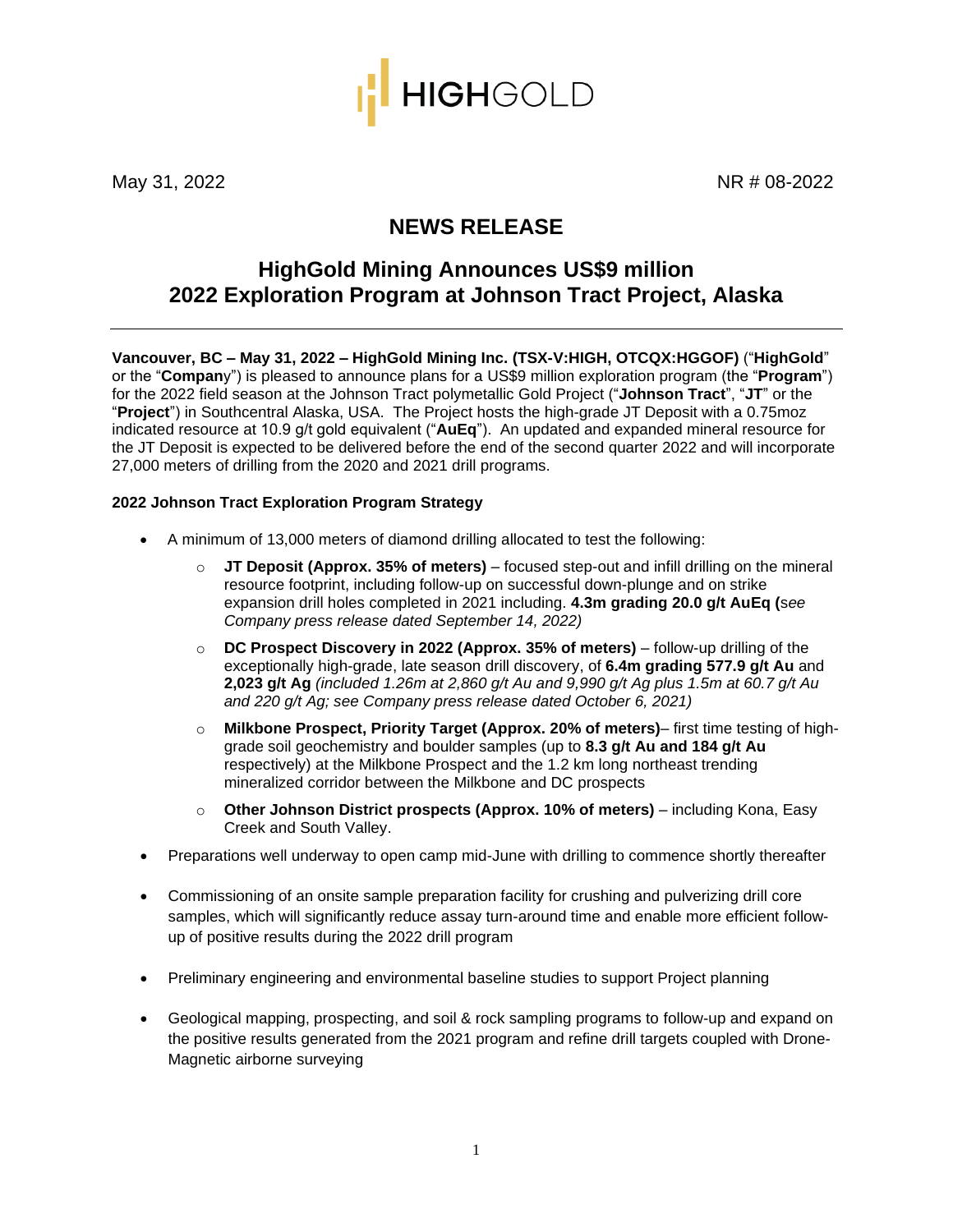"After drilling one of the best drill intersections globally in 2021\*, we are poised to have drills turning to follow-up on our exciting new high-grade discovery at the DC Prospect," commented Darwin Green, President and CEO. "Our priority objectives and allocation of capital for the 2022 drill program are: i) continued expansion of the JT Deposit; ii) definition of one or more new deposits within the DC-Milkbone prospect area; and iii) make a further discovery on one of the regional targets. We are particularly excited about getting back to the new DC discovery with additional drilling and to the Milkbone prospect where we had the highest gold grade in soil samples anywhere on the property to date. With C\$19.5 million in working capital, HighGold is fully funded for the planned program." [Click here](https://youtu.be/FlSYlE0Y8Q4) for additional comments from CEO Darwin Green.

## **2022 Program Details**

Preparations are underway to open the JT camp mid-June and to commence drilling shortly thereafter. The Program will start with two (2) drill rigs, with plans to add a third should another drill rig become available. The current drill plan contemplates approximately one-third of the total meters dedicated to expansion and infill of the JT Deposit and immediately surrounding targets, and two-thirds dedicated to the DC-Milkbone Corridor and other Johnson District prospects.

### **About the Johnson Tract Gold Project**

Johnson Tract is a poly-metallic (gold, copper, zinc, silver, lead) project located near tidewater, 125 miles (200 kilometers) southwest of Anchorage, Alaska, USA. The 21,000-acre property includes the highgrade Johnson Tract Deposit ("**JT Deposit**") and at least nine (9) other mineral prospects over a 12 kilometer strike length. HighGold acquired the Project through a lease agreement with Cook Inlet Region, Inc. ("**CIRI**"), one of 12 land-based Alaska Native regional corporations created by the Alaska Native Claims Settlement Act of 1971. CIRI is owned by more than 9,100 shareholders who are primarily of Alaska Native descent.

Mineralization at Johnson Tract occurs in Jurassic-age intermediate volcaniclastic rocks and is characterized as epithermal-type with submarine volcanogenic attributes. The JT Deposit is a thick, steeply dipping silicified body (20m to 50m average true thickness) that contains a stockwork of quartzsulphide veinlets and brecciation, cutting through and surrounded by a widespread zone of anhydrite alteration. The Footwall Copper Zone is located structurally and stratigraphically below JT Deposit and is characterized by copper-silver rich mineralization.

The JT Deposit hosts an Indicated Resource of 2.14 Mt grading 10.93 g/t gold equivalent ("**AuEq**") comprised of 6.07 g/t Au, 5.8 g/t Ag, 0.57% Cu, 0.80% Pb and 5.85% Zn. The Inferred Resource of 0.58 Mt grading 7.16 g/t AuEq is comprised of 2.05 g/t Au, 8.7 g/t Ag, 0.54% Cu, 0.33% Pb, and 6.67% Zn. Reported mineral resources are based on drill holes completed to the end of 2019. Approximately 27,000 meters of new drilling have subsequently been completed and a new resource estimate is anticipated Q2 2022. For additional details see NI 43-101 Technical Report titled "*Updated Technical Report for the Johnson Tract Project, Alaska*" dated August 9, 2021 authored by Ray C. Brown, CPG, and James N. Gray, P.Geo. Gold Equivalent is based on assumed metal prices and 90% recovery for Au, Ag, Cu, Pb, and Zn. Assumed metal prices for the Resource are US\$1350/oz for gold (Au), US\$16/oz for silver (Ag), US\$2.80/lb for copper (Cu), US\$1.00/lb for lead (Pb), and US\$1.20/lb for zinc (Zn) and are based on nominal 3-year trailing averages as of April 1, 2020. Historical metallurgical testing on drill core samples has indicated that good gold and base metal recoveries and marketable concentrates can be expected.

Prior to HighGold, the Project was last explored in the mid-1990s by a mid-tier mining company that evaluated direct shipping material from Johnson to the Premier Mill near Stewart, British Columbia.

### **About HighGold**

HighGold is a mineral exploration company focused on high-grade gold projects located in North America. HighGold's flagship asset is the high-grade Johnson Tract Gold (Zn-Cu) Project located in accessible Southcentral Alaska, USA. The Company also controls one of the largest junior gold miner land positions in the Timmins, Ontario gold camp. This includes the Munro-Croesus Gold property, which is renowned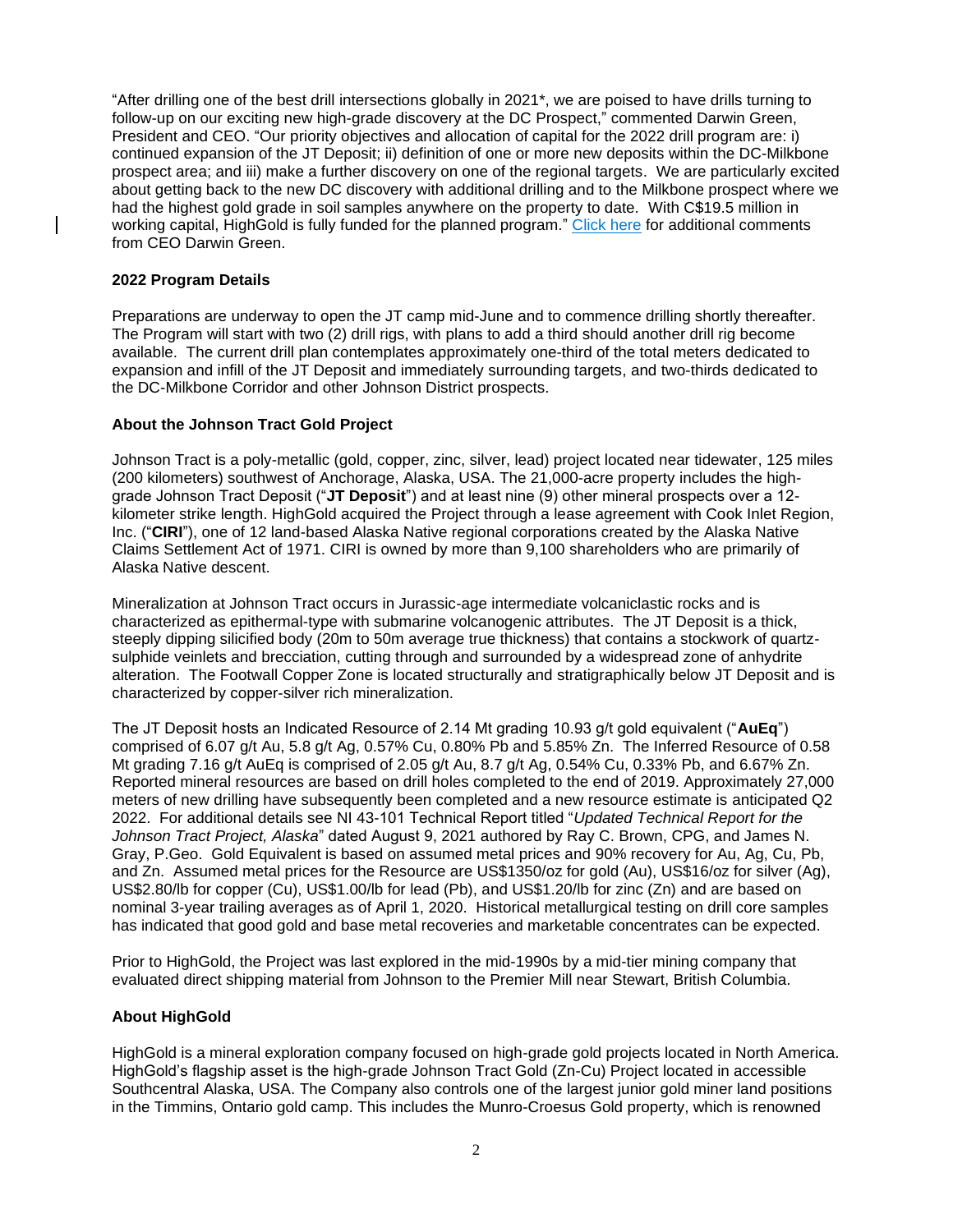for its high-grade mineralization, and the large Golden Mile and Golden Perimeter properties. HighGold's experienced Board and senior management team, are committed to creating shareholder value through the discovery process, careful allocation of capital, and environmentally/socially responsible mineral exploration.

Ian Cunningham-Dunlop, P.Eng., Senior VP Exploration for HighGold Mining Inc. and a qualified person ("**QP**") as defined by Canadian National Instrument 43-101, has reviewed and approved the technical information contained in this release.

#### **On Behalf of HighGold Mining Inc.**

#### **"***Darwin Green***"**

President & CEO

For further information, please visit the HighGold Mining Inc. website at [www.highgoldmining.com,](http://www.highgoldmining.com/) or contact:

Darwin Green, President & CEO or Naomi Nemeth, VP Investor Relations Phone: **1-604-629-1165** or North American toll-free **1-855-629-1165** Email: [information@highgoldmining.com.](mailto:information@highgoldmining.com) Website: [www.highgoldmining.com](http://www.highgoldmining.com/) Twitter : [@HighgoldMining](https://twitter.com/highgoldmining?lang=en)

\*Drill hole DC21-010 from the DC Prospect was ranked as the third best drill hole in 2021 amongst TSX listed companies by Opaxe. Opaxe is an independent Australian mining database company that compiles the best drill intersections reported around the world and then ranks them based on gold equivalent grams per tonne using prevailing metal prices. Visit [www.opaxe.com](http://www.opaxe.com/) for additional information on AuEq parameters.

The Company has a robust QAQC program that includes the insertion of blanks, standards and duplicates.

*Neither TSX Venture Exchange nor its Regulation Services Provider (as that term is defined in the policies of the TSX Venture Exchange) accepts responsibility for the adequacy or accuracy of this release.*

*Forward looking statements: This news release includes certain "forward-looking information" within the meaning of Canadian securities legislation and "forward-looking statements" within the meaning of the United States Private Securities Litigation Reform Act of 1995 (collectively "forward looking statements"). Forward-looking statements include predictions, projections and forecasts and are often, but not always, identified by the use of words such as "seek", "anticipate", "believe", "plan", "estimate", "forecast", "expect", "potential", "project", "target", "schedule", "budget" and "intend" and statements that an event or result "may", "will", "should", "could" or "might" occur or be achieved and other similar expressions and includes the negatives thereof. All statements other than statements of historical fact included in this release, including, without limitation, statements regarding the Company's planned drill program are forward-looking statements that involve various risks and uncertainties. There can be no assurance that such statements will prove to be accurate and actual results and future events could differ materially from those anticipated in such statements. Forward-looking statements are based on a number of material factors and assumptions. Important factors that could cause actual results to differ materially from Company's expectations include actual exploration results, changes in project parameters as plans continue to be refined, results of future resource estimates, future metal prices, availability of capital and financing on acceptable terms, general economic, market or business conditions, uninsured risks, regulatory changes, defects in title, availability of personnel, materials and equipment on a timely basis, accidents or equipment breakdowns, delays in receiving government approvals, unanticipated environmental impacts on operations and costs to remedy same, and other exploration or other risks detailed herein and from time to time in the filings made by the Company with securities regulators. Although the Company has attempted to identify important factors that could cause actual actions, events or results to differ from those described in forwardlooking statements, there may be other factors that cause such actions, events or results to differ materially*